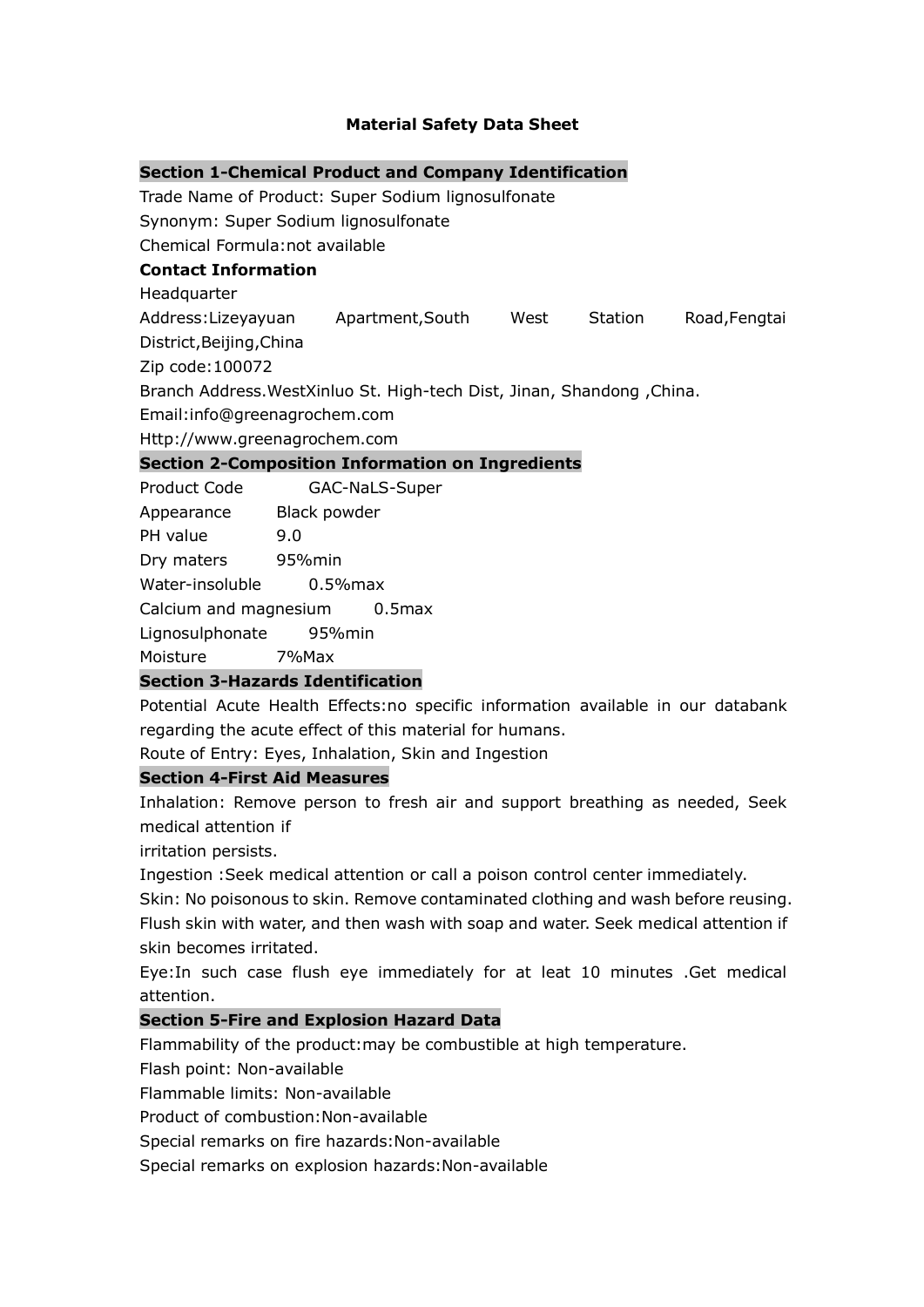## **Section 6- Accidental Release Measures**

Small Spills: Clean up personnel should protect against mist inhalation and skin contact. Avoid generating mists, Spills when handling should be cleaned up immediately to prevent spreading.

Large Spills:use a shovel to put the material into a convenient wast disposal container.Finish cleaning by spreading water on the contaminated surface and allow to evaluate through the sanitary system.

### **Section 7- Precautions for Safe Handling and Use**

Precautions to be taken in handling and storing: Store in cool, dry areas away from children, feed and food products and sources of heat, Immediately clean up spills that occur during handling or storage.

Protect from freezing keep containers closed when not in use.

### **Section 8-Exposure Controls /Personal Protection**

## **Occupational Exposure Limits:**

No value assigned for this specific material by the New Zealand OccupationalSafety and Health Service (OSH). However, Workplace Exposure Standard(s) for particulates:Particulates not otherwise classified: 8hr WES-TWA 10 mg/m3 (inhalable dust) or 3 mg/m3 (respirable dust)As published by the New Zealand Occupational Safety and Health Service (OSH).

WES - TWA (Workplace Exposure Standard - Time Weighted Average) - The eight-hour, time-weighted average exposure standard is designed to protect the worker from the effects of long-term exposure.These Exposure Standards are guides to be used in the control of

occupational health hazards. All atmospheric contamination should be kept to as low a level as is workable. These exposure standards should not be used as fine dividing lines between safe and dangerous concentrations of chemicals. They are not a measure of relative toxicity.

#### **Engineering controls:**

Ensure ventilation is adequate to maintain air concentrations below Exposure Standards. Avoid generating and breathing in dusts. Use with local exhaust ventilation or while wearing dust mask. Keep containers closed when not in use.

# **Personal Protective Equipment:**

The selection of PPE is dependant on a detailed risk assessment. The risk assessment should consider the work situation,the physical form of the chemical, the handling methods, and environmental factors.Orica Personal Protection Guide No. 1, 1998: E - OVERALLS, SAFETY SHOES, SAFETY GLASSES, GLOVES,

DUSTMASK. Wear overalls, safety glasses and impervious gloves. Avoid generating and inhaling dusts. If excessive dust exists, wear dust mask/respirator meeting the requirements of AS/NZS 1715 and AS/NZS 1716. Always wash hands before smoking,eating, drinking or using the toilet. Wash contaminated clothing and other protective equipment before storage or re-use.

**Section 9-Physical/Chenmical Characteristics**

Physical state and appearance :Powder solid Order:slight